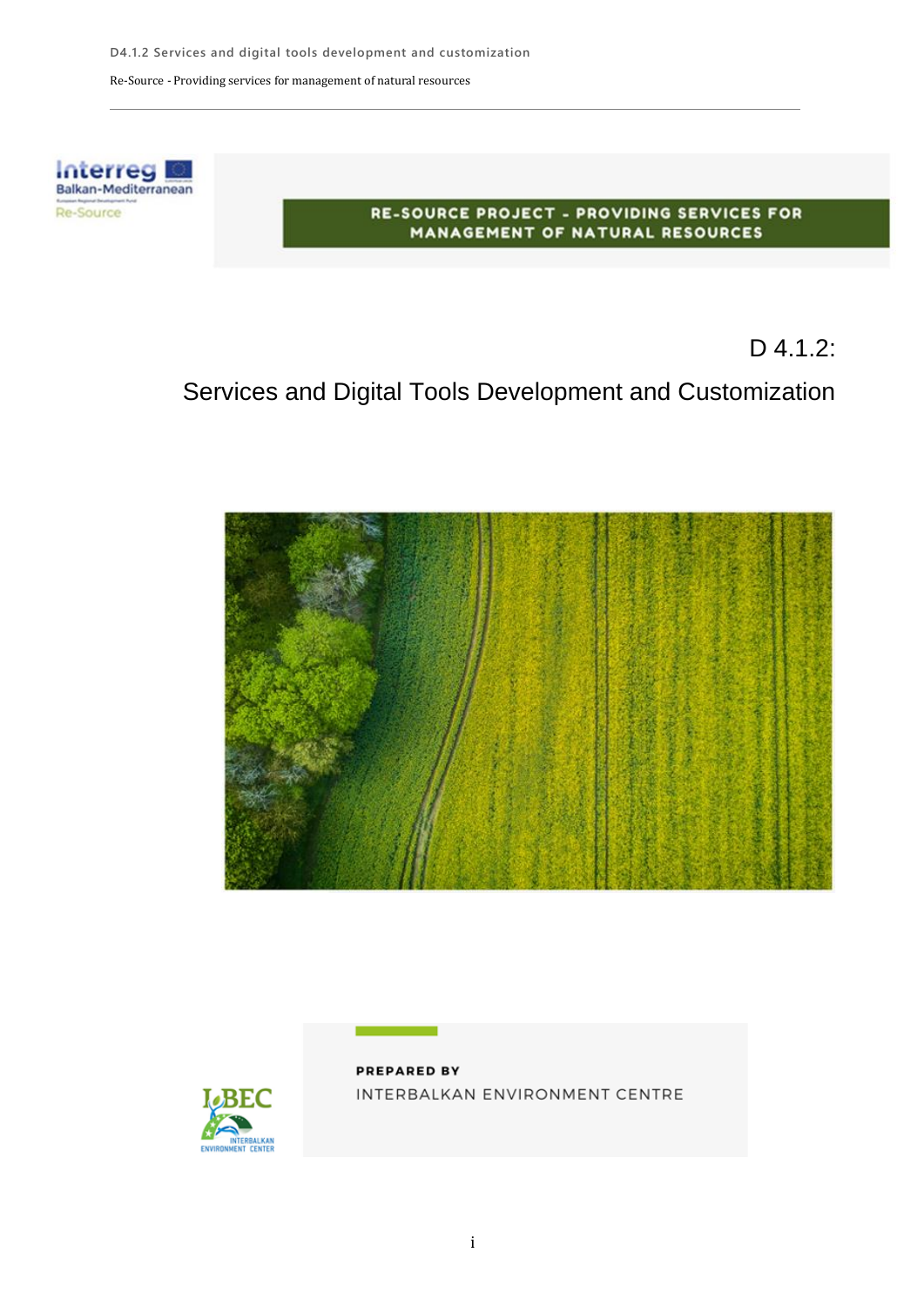### **Summary**

This report summarizes all the actions that are taking by the LP (i-BEC) to customize the tools/services that are provided to the partners-end users-public administrative bodies in order to meet their needs/requirements. In particular, the three tools/services are: 1) Precision irrigation: a digital model for the application of precise irrigation in space and time which is further upgraded, customized and applied within the Greek and Albanian territories, 2) application of Codes of Good Agricultural Practices (CGAP): a digital tool for the evaluation of the implementation of CGAP in Cyprus and North Macedonia territories and 3) application of soil erosion risk assessment: a digital model for large-scale risk assessment of soil erosion is customized for use within the Bulgarian territory.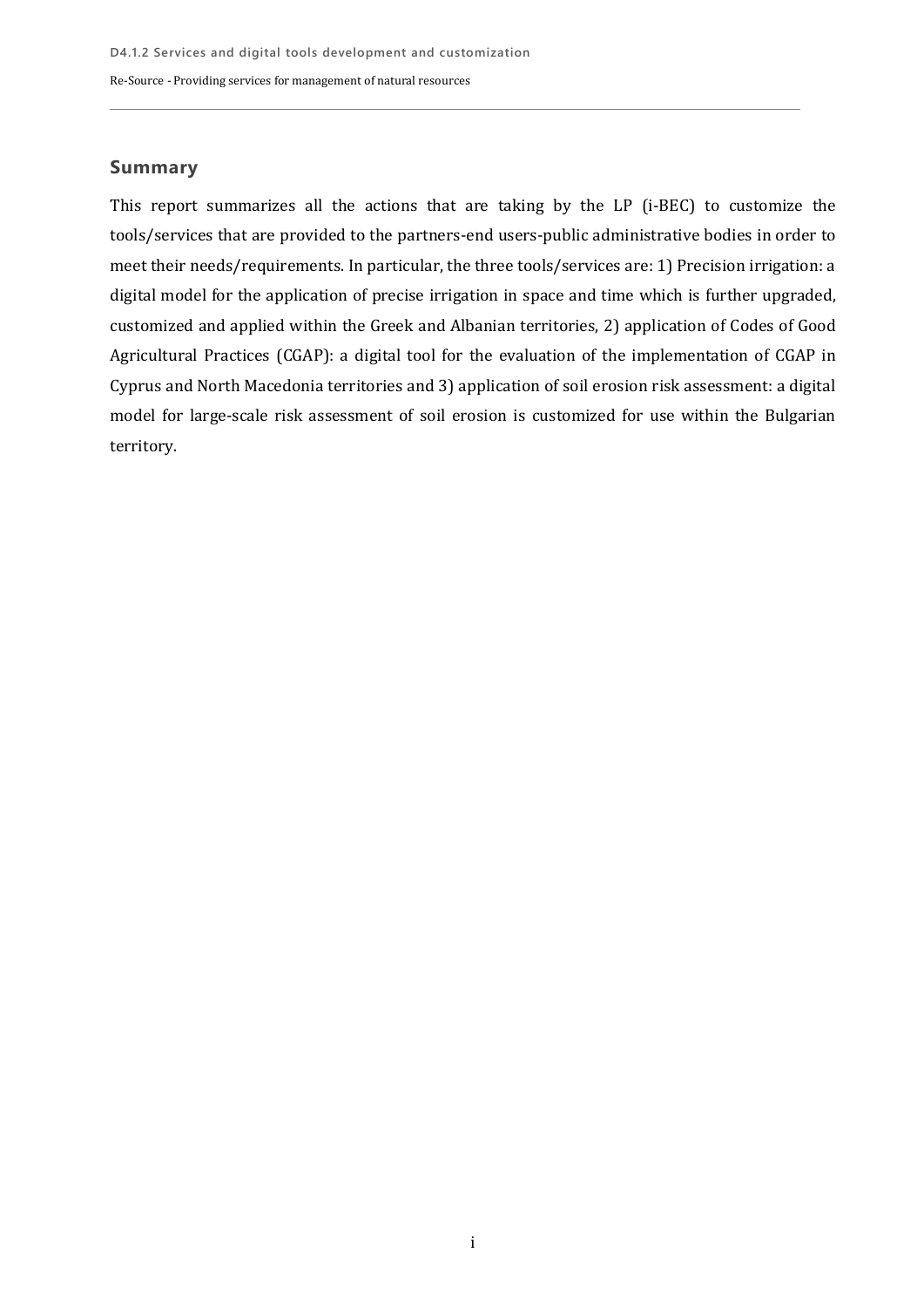### **ACRONYMS**

The following acronyms have been used in this document:

| <b>BMP</b>  | <b>Best Management Practice</b>             |
|-------------|---------------------------------------------|
| <b>CGAP</b> | <b>Codes of Good Agricultural Practices</b> |
| i-BEC       | interBalkan Environment Center              |
|             | Leader Partner                              |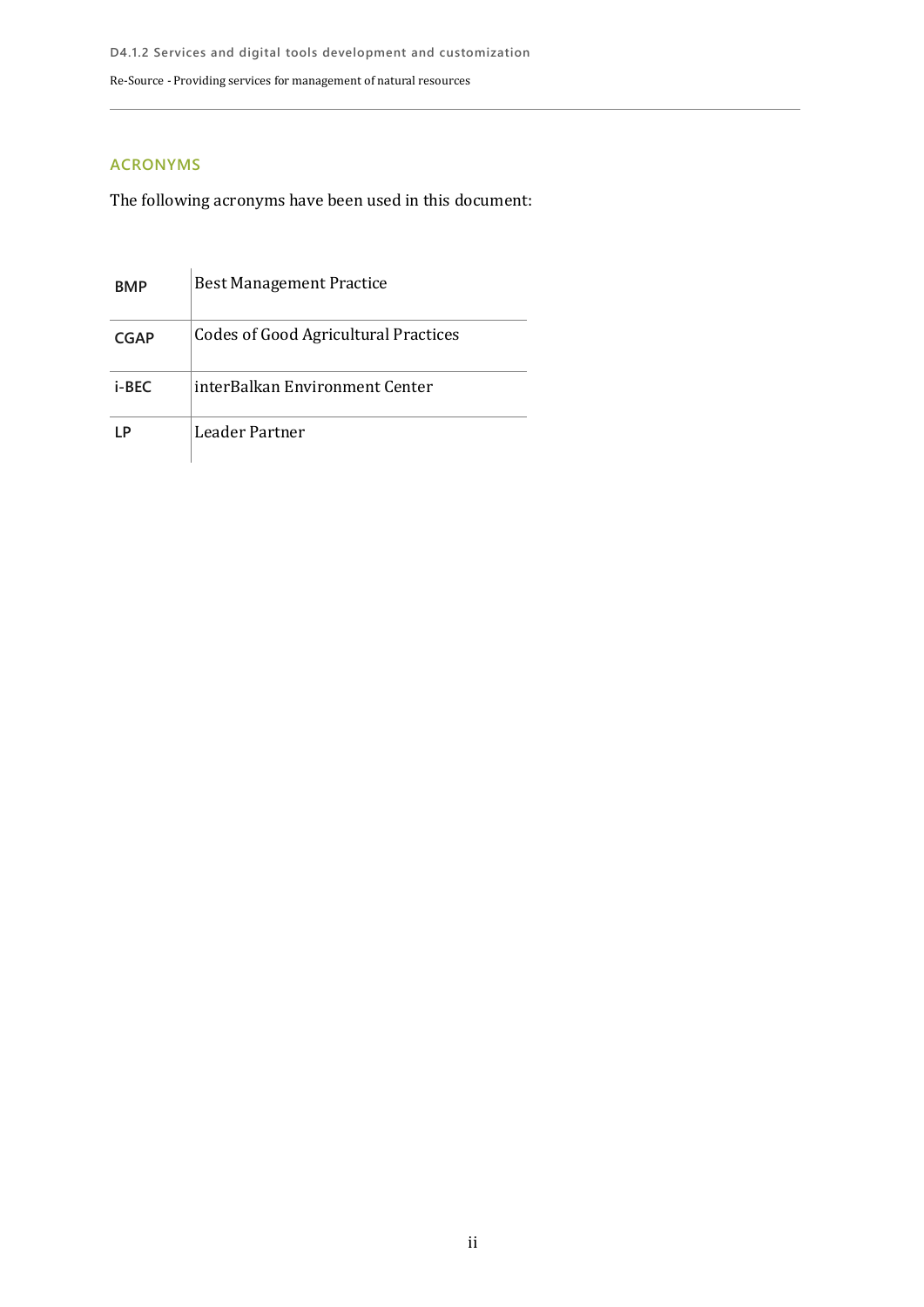## **Table of Contents**

| 2   |  |  |
|-----|--|--|
| 2.1 |  |  |
| 2.2 |  |  |
|     |  |  |
|     |  |  |
|     |  |  |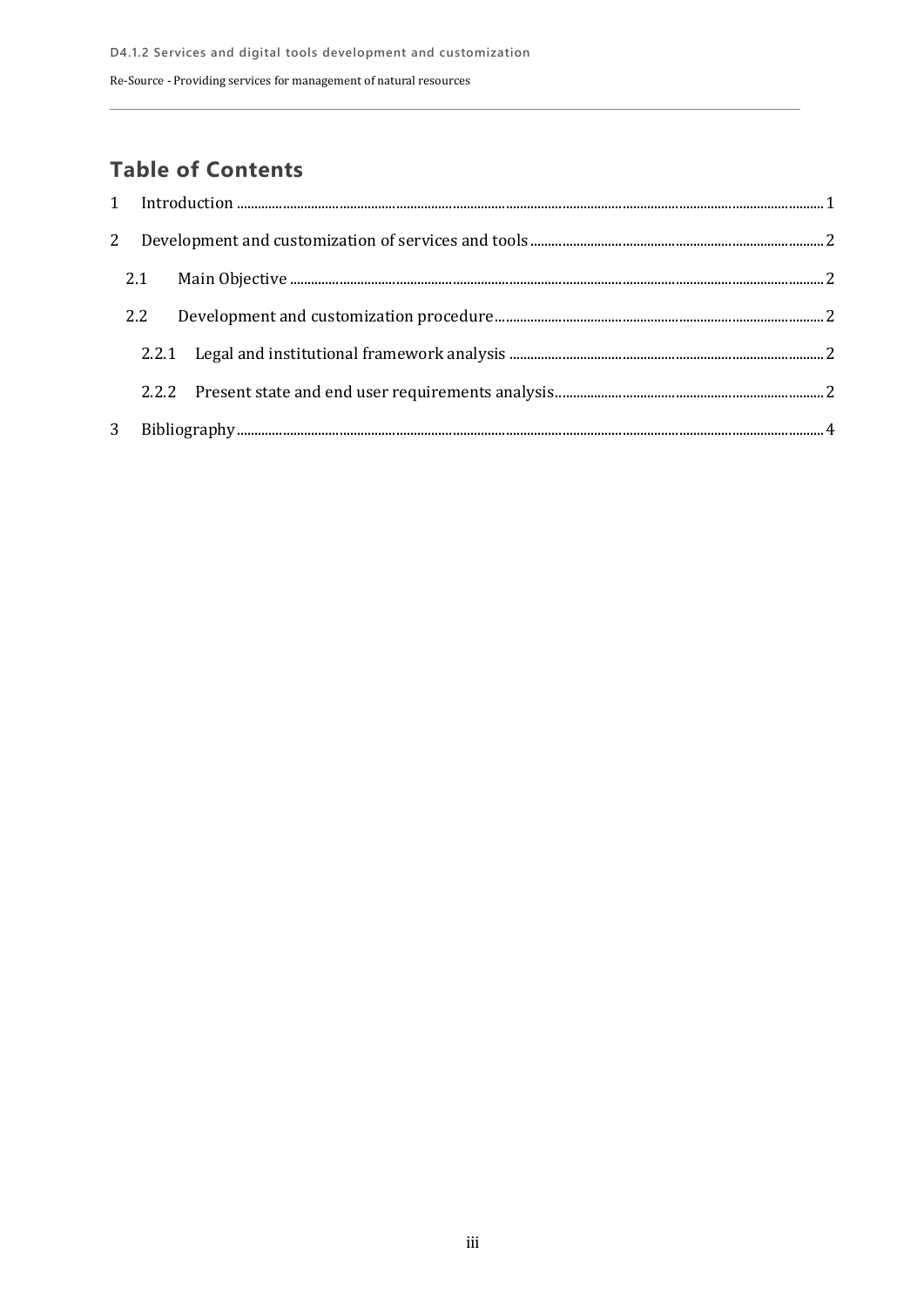## <span id="page-4-0"></span>1 INTRODUCTION

The Re-Source project tackles the need for improved transnational governance capacity in relation to the following three fields:

- 1. Irrigational water management
- 2. Codes of good agricultural practices (CGAP) and
- 3. Soil erosion risk management.

The overall objective of the project refers to the enhancement of the capacity of the public administration in five Balkan-Med countries, in relation to soil and water resources management, environmental protection and related legal framework implementation.

In agreement with the directions of the BMP framework, the project aims to capitalize on results from past projects, namely digital tools/services produced within the "Digital Convergence" framework and the "AGRO-LESS" project (ETCP Greece-Bulgaria 2007-13) and expand/customize their use into the territories of five Balkan counties: Greece, Bulgaria, Albania, Republic of North Macedonia and Cyprus in order to promote governance capacity and legal framework delivery in the three aforementioned fields.

The project exhibits a high level of transnational cooperation. The main co-operational channel among them will be brought forward by the LP (i-BEC) which aims to act as a transnational hub for the delivery of services, tools and know-how towards the rest of the partners and in close collaboration with them during all implementation phases. The transnational partnership/consortium of the project has the potential to bring changes on a wider-than national level, through the specification and development of common/harmonized definitions, methodologies and targets in the currently highly unspecified – in regulatory terms – environmental fields tackled by the project.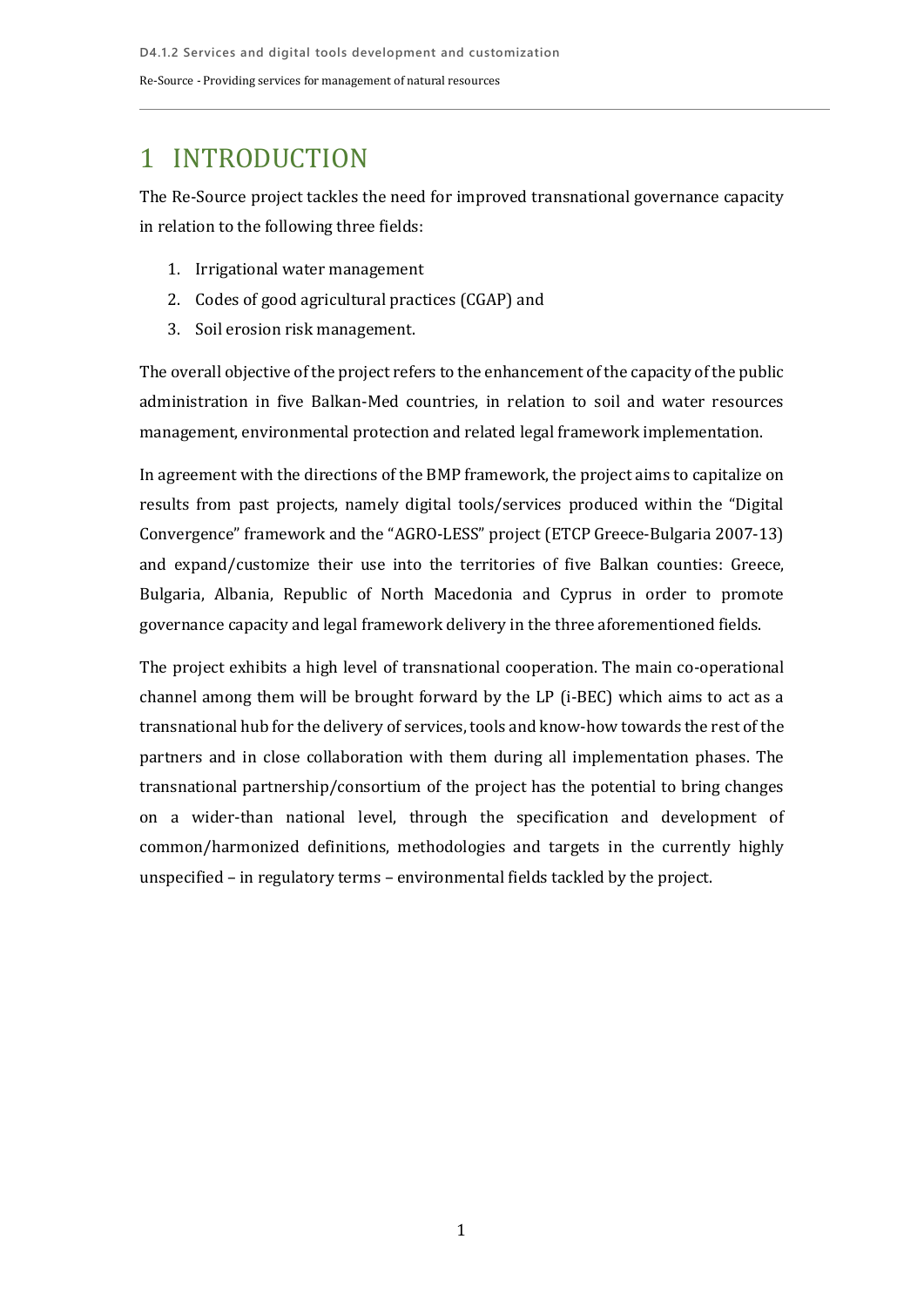# <span id="page-5-0"></span>2 DEVELOPMENT AND CUSTOMIZATION OF SERVICES AND TOOLS

### <span id="page-5-1"></span>2.1 Main Objective

The main objective of the present material is to present all the actions that are taking for customizing the services/tools developed by the LP in order to meet the requirements and needs of the partners-end users-public administrative bodies.

The three existing tools are customized on the basis of the findings of the present state analysis actions (legal framework, current practices, end user requirements) and, in particular, they are properly modified in order to match the circumstances of each individual application (precision irrigation in Greece and Albania, soil erosion assessment in Bulgaria, CGAP in North Macedonia and Cyprus).

### <span id="page-5-2"></span>2.2 Development and customization procedure

The three aforementioned tools were developed and customized based on the legal and institutional frameworks as well as on the present state and end-user requirements analyses.

### <span id="page-5-3"></span>2.2.1 Legal and institutional framework analysis

The legal framework in every country and for each respective environmental field (irrigational water management, soil erosion risk management and codes of good agricultural practices) was analysed in order to assess the present status of regulatory requirements deriving from national and European commitments, as well as the current monitoring methods and legislation delivery practices that are applied by the public authorities in charge.

The fields tackled by the project are not clearly defined on a regulatory level, neither nationally nor in the EU, and thus the analysis was yield insightful information regarding the existing institutional context and provided clues on the specific requirements for the establishment of a framework promoting sustainable practices in the above fields.

#### <span id="page-5-4"></span>2.2.2 Present state and end user requirements analysis

The present state analysis that was carried out included the study of the existing practices that are applied in each country and environmental field within the purpose of assessing their current degree of sustainability regarding the use of natural resources.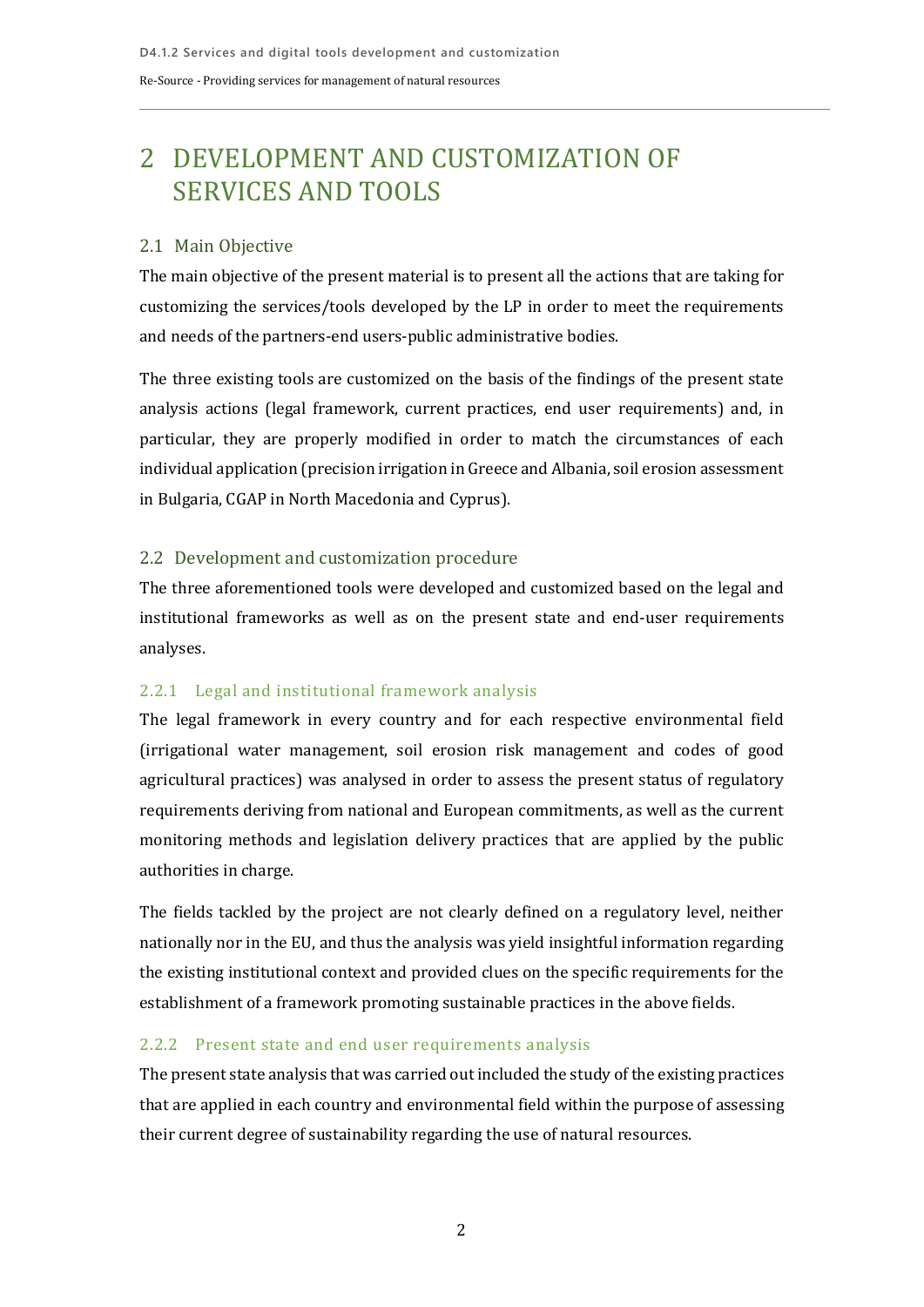The findings and outputs from the above two actions significantly contributed to the determination of the services/tools requirement specifications that need to be provided to end users – public administrative bodies participating in the project, in order to assist them within the framework of natural resources monitoring and management.

The services/tools requirement specifications concerned mainly the methods of their provision to end users, their methods of application and the type and amount of data required in order for them to work properly.

In addition, in the case of Greece and Albania territories where large-scale strategic precision irrigation feasibility studies will be conducted, requirement specifications included also the required data for their proper implementation (soil, irrigational methods, climate, crop types etc.) and the identification of available data sources. The latter action involved both office work and field surveying for the acquisition of a wide array of data such as topography, agricultural practices, crop characteristics, irrigational practices, soil properties, climate, water and soil quality and protected areas.

During the kick-off meeting of the project that took place on July, 25<sup>th</sup> 2019, LP presented the development procedure of guidelines, methodologies and best practices of the project's provided services for end users and stakeholders. In particular, LP provided: (a) guidelines for each one of the services and tools (precision irrigation, good agricultural practices and soil erosion risk assessment), (b) protocols methodologies and Best Practices as guides for the application of each service and (c) data collection, debugging processing and harmonization protocols guidelines. The development and delivery of a set of guidelines for each service and tool as well as the combination of selected literature, LP's expertise and basic rules of the legal and institutional framework analysis have been completed and provided to all partners.

LP has completed the investigation of the needs and requirements of corresponding partners through communication and feedback as well as the study of the project's key points including the legal framework, the current practices and the end user requirements regarding the services in demand (precision irrigation, soil erosion model, codes of good agricultural practices). Furthermore, LP has established a methodology for digital tools customization in order the corresponding services to be successfully provided, and also LP developed and customized these tools according to the needs of the partners.